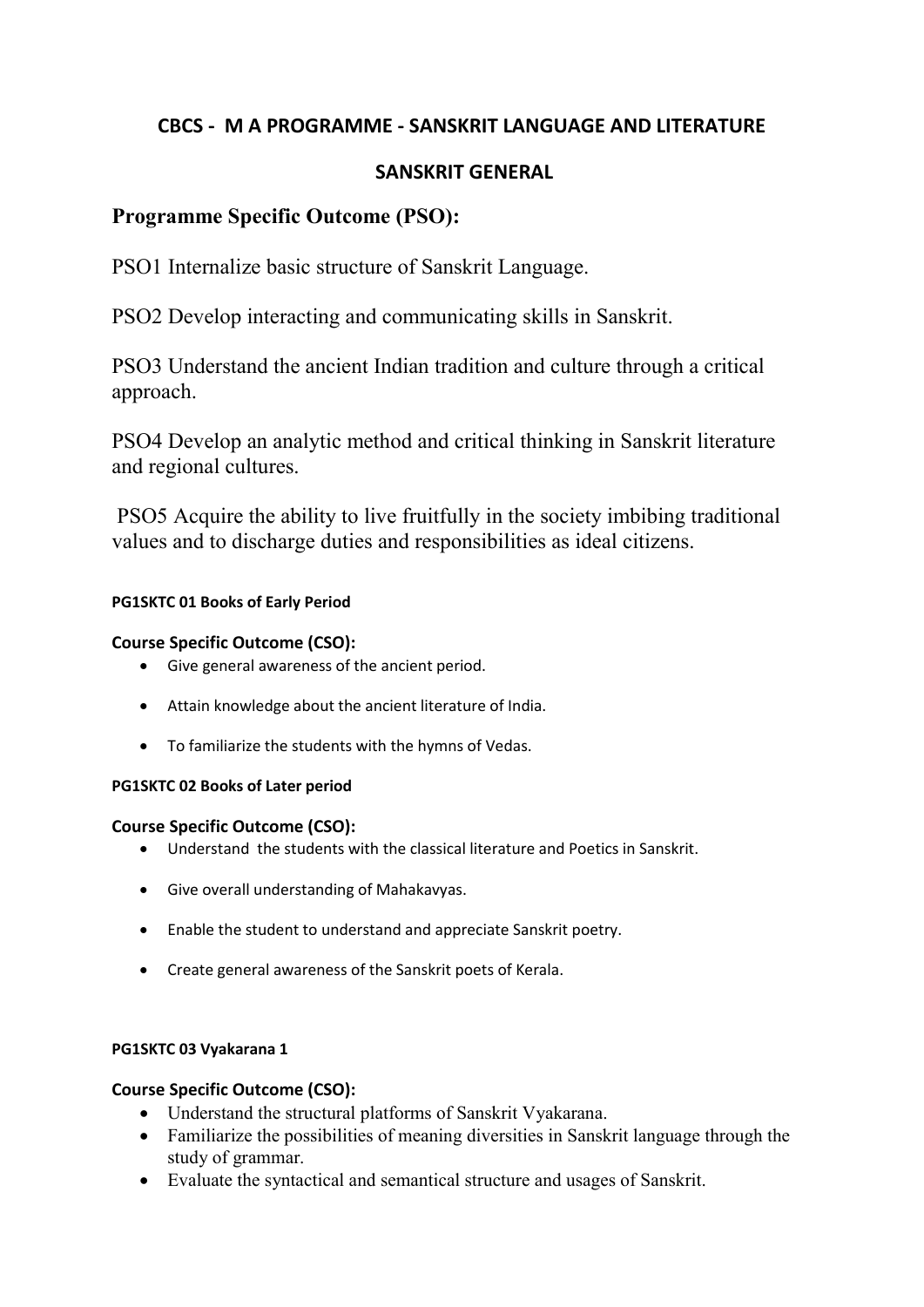Enrich the students with Sandhi, and karakas of Vaiyakarana siddhanta kaumudi.

## **PG1SKTC04 SAHITYA - 1**

## **Course Specific Outcome (CSO):**

\*Acquaint knowledge about post Dhvani poeticians.

- \* Appreciate the contributions of poeticians to the field of poetics.
- \* Analyse the role of poet and the training of a poet according to ancient traditions.
- \* Appreciated contributions of Mammata to Sanskrit literature & poetics.
- \* Understand the views of Kuntaka on making of a good poet.

## **PG1SKTC 05 Dramatic Study - 1**

## **Course Specific Outcome (CSO):**

- Attaining general awareness of Sanskrit Drama literature
- Analyzing life and works of Kalidasa
- Recognizing the poetic effort of Kalidasa
- Enjoying and criticizing the ornamental and affluent style of Kalidasa"s works
- Understanding and appreciating Drama literature of Kalidasa

### **PG1SKTCMP 01 Poetry and Drama**

### **Course Specific Outcome (CSO):**

- Make aware the students about Sanskrit Language and Literature.
- Familiarise the students about the aesthetic touch of Sanskrit Literature and about the grammar related to the text.
- Enrich the student with important commentaries relating the text and to make know them also the important writers of Kerala relating this.

### **PG2SKTC06 SAHITYA - 2**

### **Course Specific Outcome (CSO):**

- Enhance the power of literary criticism and appreciation.
- Reveal the prime secrets of aesthetic discussions in the Dhvanyaloka and Rasagangadhara.
- Develop and sharpen the efficiency to criticize the literary art in the students.

### **PG2SKTC07 Vyakarana - 2**

- Aware the students with the texts of Sanskrit grammar.
- An overall understanding of Sanskrit grammatical works like Mahabhashya.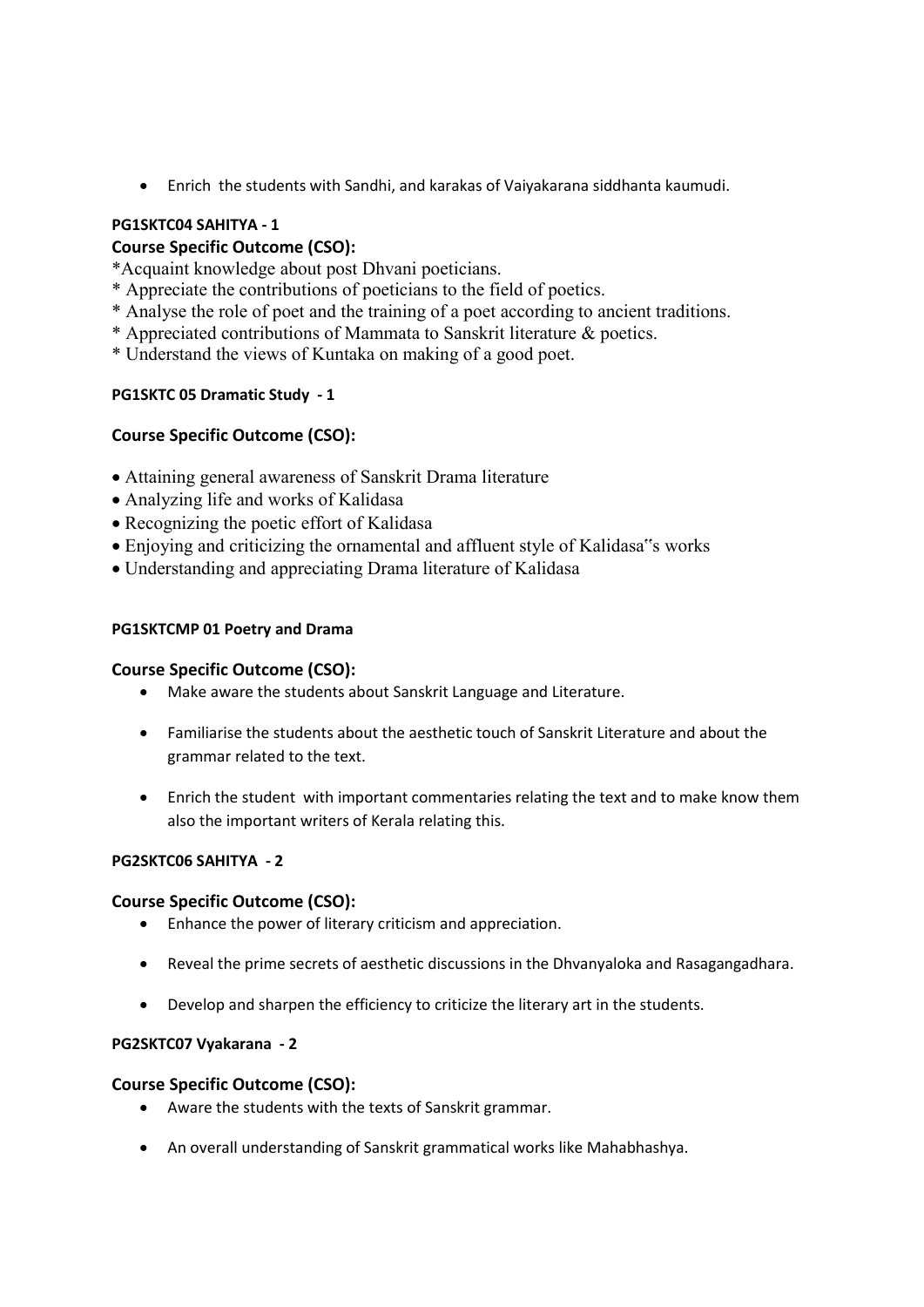- Get an awareness of philosophical outlook of Sanskrit grammar expounded by Bhartrhari in Vakyapadiya.
- Understanding the meaning and derivation of words according to Nirukta.

#### **PG2SKTC 08 Nyaya and Vedanta**

### **Course Specific Outcome (CSO):**

- Provide general awareness of the philosophical texts in Sanskrit
- Make the students come in touch with the various branches of Indian philosophy through the study of the works – the Catussutri and the Muktavali.
- Evaluate the meanings of Indian theoris

#### **PG2SKTC 09 LINGUISTICS**

#### **Course Specific Outcome (CSO):**

- Acquaint the students with the concepts of Linguistics and its development in modern times.
- Attain students with the Indian concepts of Language
- Give an understanding of Indian theories of Phonetics.
- Enrich the development of modern Linguistics.

### **PGSKTC10 Communicative Sanskrit& Translation**

### **Course Specific Outcome (CSO):**

- Good working knowledge in Sanskrit language and grammar in general.
- Increase the communicative skills of the students.
- Introduce the students into the immense varieties and applications of the verbs in Sanskrit.
- Make the students aware of rigid rules of sentence construction in Sanskrit.
- Understand the varieties of the compounds in Sanskrit

### **PG2SKTCMP 01 Prose and Grammar**

### **Course Specific Outcome (CSO):**

- Make the student aware about the prose literature in Sanskrit.
- Familiarize the student with the basic principles of Sanskrit Grammar
- Critically analyse the similar verses and prose literature from the Malayalam literature.
- Enable the students to translate Sanskrit passages into Malayalam.

### **PG3SKTC 11SAHITYA- 3**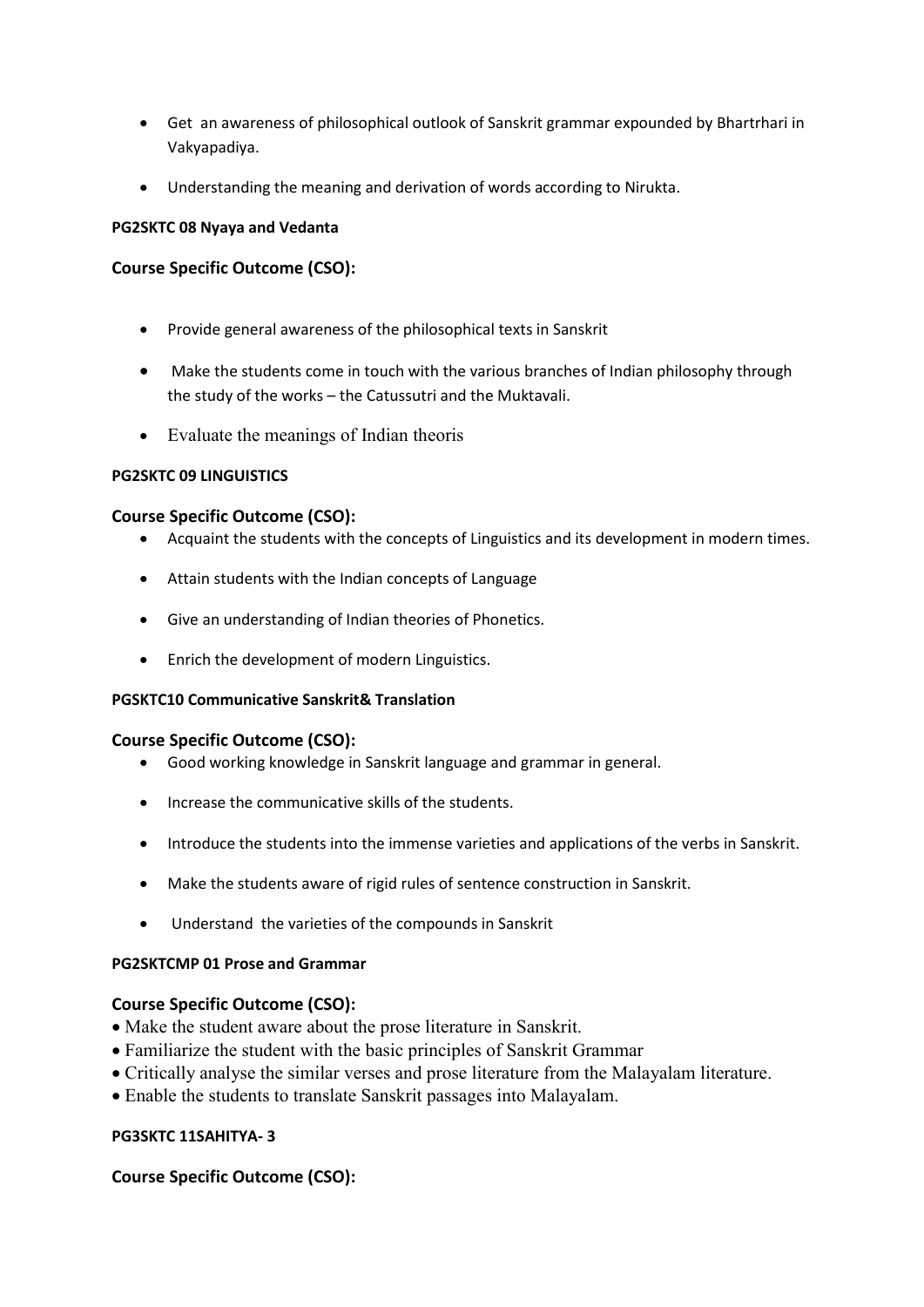- \* Understand generally the history of Sanskrit Literary theories.
- \* Evaluate literature in general by applying the Sanskrit literary theories.
- \* Understand Indian poeticians and their works.
- \* Understand the appropriate usage of Alankara, Guna, Riti & Dhvani.

#### **PG3SKTC12 Vyakarana 3**

### **Course Specific Outcome (CSO):**

- Make the students aware of Sanskrit Vyakarana through the works of eminent Sanskrit Grammarians.
- Ensure thestudents have the depth of prescribed Vyakarana Texts .
- Enrich the students proficient in the use of Sanskrit language.
- Help the students to understand and compare the different sources of Sanskrit grammar and to offer detailed study of basic principles of Sanskrit Vyakarana.

#### **PG3SKTC13 A General Perspective on Astika and Nastika Darsanas**

#### **Course Specific Outcome (CSO):**

- Understand the history and evolution of Intellectual traditions of India.
- Understand general features and concepts of Indian philosophical schools,
- Understand specific doctrines of Non Vedic philosophical systems (Nastika Darsanas) Jainisam, Buddhisam and Carvaka.
- Understand the categories and special features of Vedic Schools of Indian Philosophy.

### **PG3SKTC14 Dramatic studies - 2**

### **Course Specific Outcome (CSO):**

- Enable the students to critically analyse and appreciate the works of Bhavabhuti.
- Make the students aware of the dramatic talent and poetic genius of Bhavabhuti
- Analyse the works and dramatic skills of Bhavabhuti.
- Understand the dramatic techniques

#### **PG3SKTC15 Literary Criticism – Eastern and Western Theories**

#### **Course Specific Outcome (CSO):**

- Get awareness about the eastern and western theories on literary criticism.
- Enrich the students of ancient medieval and modern literary criticisms of the east and the west.
- Make the student aware of literature and criticism of east and west.

#### **PG4SKTE01 MANUSCRIPTOLOGY**